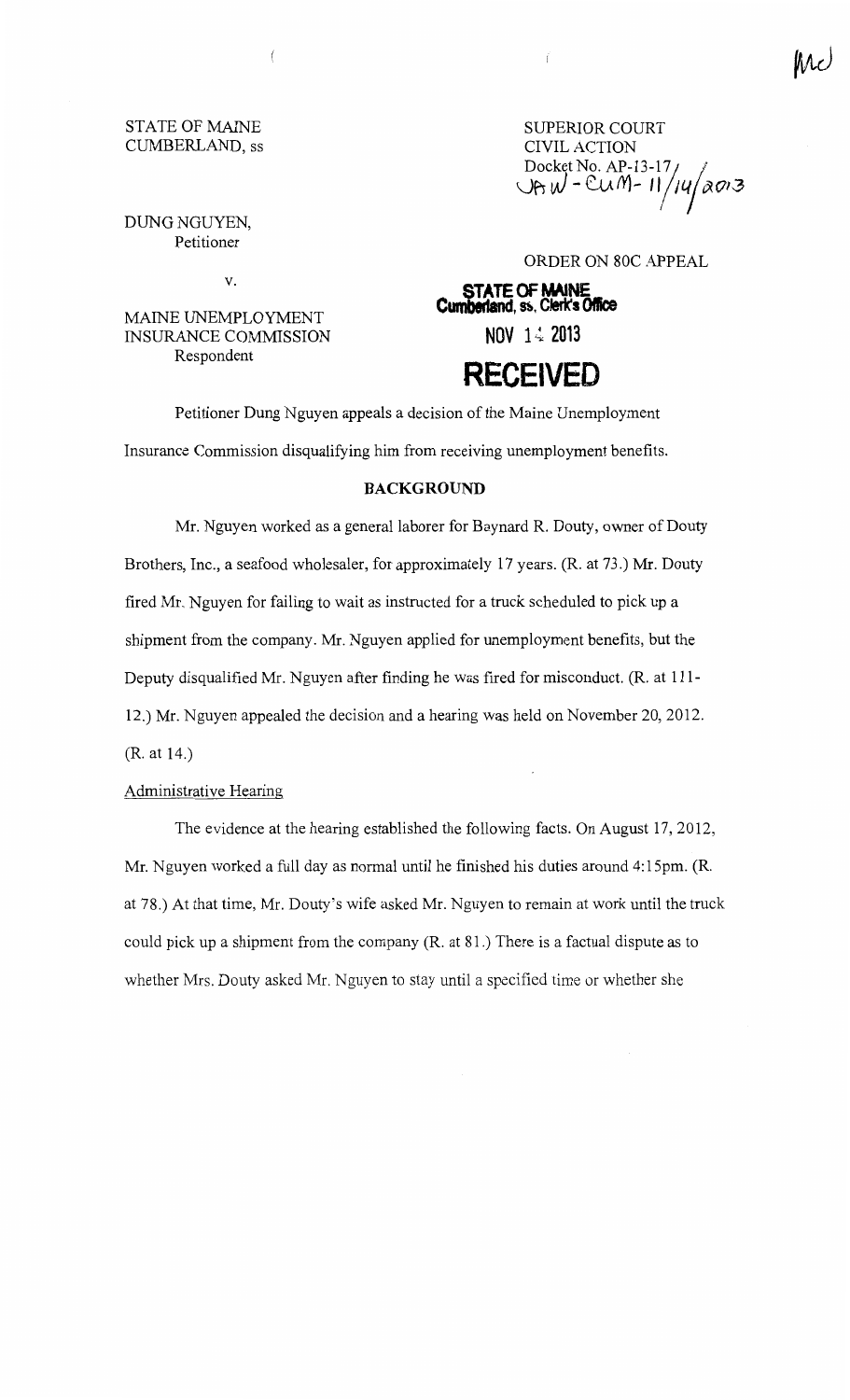instructed him to wait for 15 minutes. According to Mr. Douty, his wife instructed Mr. Nguyen to remain at work until 6:00pm. (R. at 67.) According to Mr. Nguyen, Mrs. Douty instructed him to wait an additional 15 minutes. (R. at 79.) The hearing officer found that Mrs. Douty "asked the claimant to stay until about 6:00pm" for the truck. (R. 15.)

l

The hearing officer inexplicably found that "the claimant stayed until sometime between 6:15 and 6:30PM and then left the job site without assuring that the truck had arrived." (R. at 15.) By his own admission, Mr. Nguyen left work shortly after 5:00pm. (R. at 81.) Although the hearing officer found Mr. Nguyen stayed longer than instructed, she nevertheless found misconduct because "[a] reasonable employee would have stayed longer to assure delivery, in light of knowledge about how the employer makes money." (R. at 17.) Mr. Nguyen acknowledged that he was aware his employer would lose money if the truck could not make its scheduled pick up. (R. at 88.) Mr. Nguyen appealed the decision to the Unemployment Insurance Commission on December 11, 2012.

# Commission Decision

The Commission declined to hold a hearing and issued its decision based on a review of the paper record. In its decision, the Commission modified the findings of the hearing officer and decided Mr. Nguyen left shortly after 5:00pm without contacting anyone else at the company that he was leaving and that the truck had not yet arrived. (R. at 2.) The Commission also credited the employer's testimony that the truck was to arrive between 5:00 and 6:00pm. (R. at 2.) The Commission found that the truck actually arrived at around 5:30pm but was unable to gain entry to the company because all of the employees had left. (R. at 2.) The Commission concluded that Mr. Nguyen was fired for

2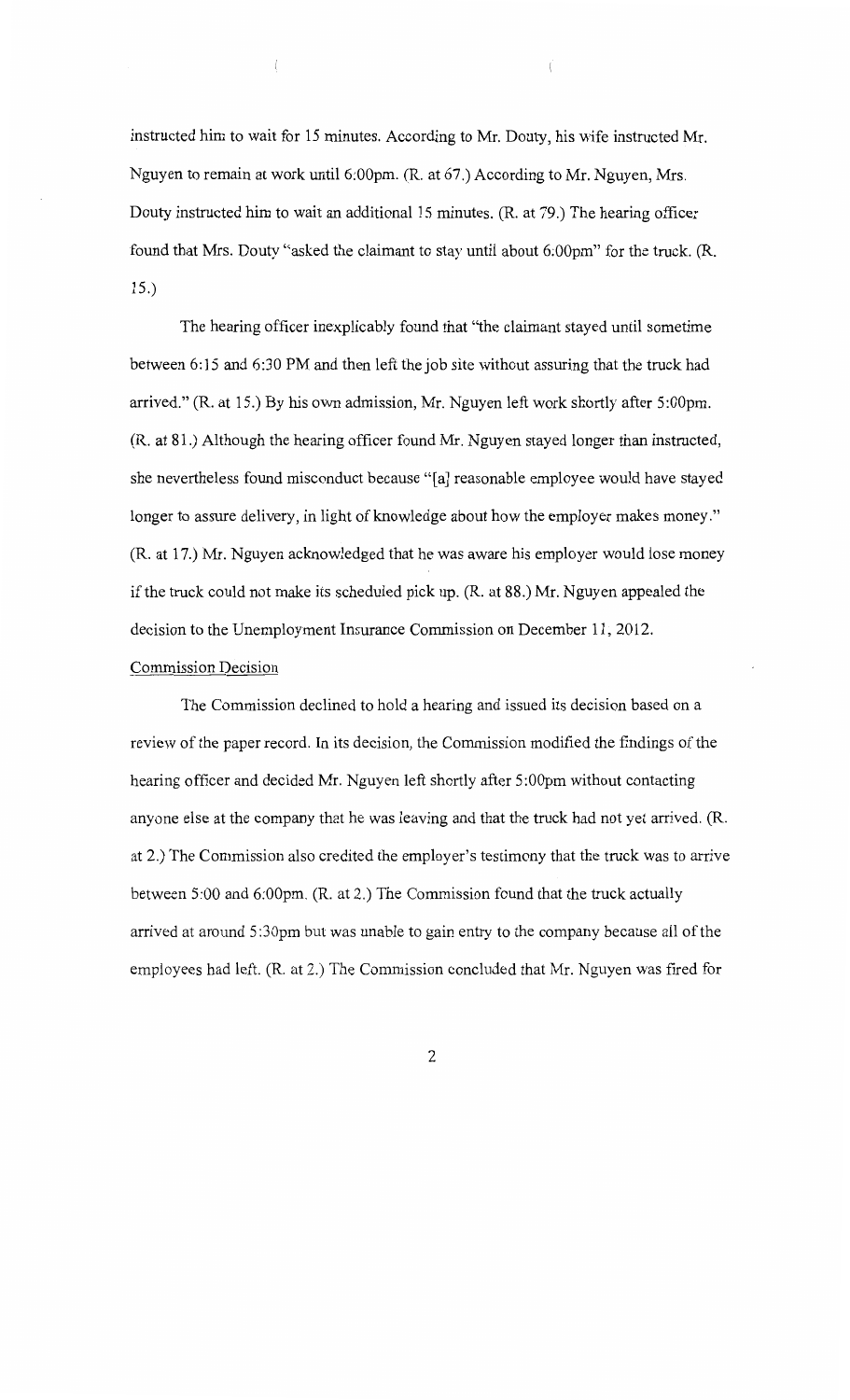misconduct and affirmed the hearing officer's decision after modifying the findings of fact. (R. at 5.) Commissioner O'Malley dissented because he found "that the claimant credibly testified that he waited longer than the employer had asked of him." (R. at 6.)

#### **DISCUSSION**

#### 1. Standard of Review

 $\langle$ 

The Court must "review the Commission's judgment 'to determin[e] whether the Commission correctly applied the law and whether its fact findings are supported by any competent evidence [in the record]."' *Sinclair Builders, Inc. v. Unemployment Ins. Comm'n,* 2013 ME 76, ¶ 9, 73 A.3d 1061 (quoting *McPherson Timberlands, Inc. v. Unemployment Ins. Comm'n,* 1998 ME 177, 6  $\parallel$ , 714 A.2d 818). The Court "will not overrule findings of fact supported by substantial evidence, defined as 'such relevant evidence as a reasonable mind might accept as adequate to support the resultant conclusion."" *Lewiston Daily Sun v. Unemployment Ins. Comm'n,* 1999 ME 90, ¶ 7, 733 A.2d 344 (quoting *Crocker v. Me. Employment Sec. Comm 'n,* 450 A.2d 469,471 (Me. 1982)).

#### 2. The Commission's Findings

Mr. Nguyen raises the issue of whether the Commission could substitute its own findings of fact for the hearing officer's without hearing live testimony. Ordinarily, a reviewing court should not set aside findings of fact if they are supported by competent evidence in the record. *Matthews v. R. T Allen* & *Sons, Inc.,* 266 A.2d 240, 244 (Me. 1970). "This rule is premised upon the finder of fact's opportunity to hear and see the witnesses, their vocal inflections and facial expressions, before reaching a conclusion upon the issues of fact." *Poole v. Statler Tissue Corp.,* 400 A.2d 1067, 1068-69 (Me.

3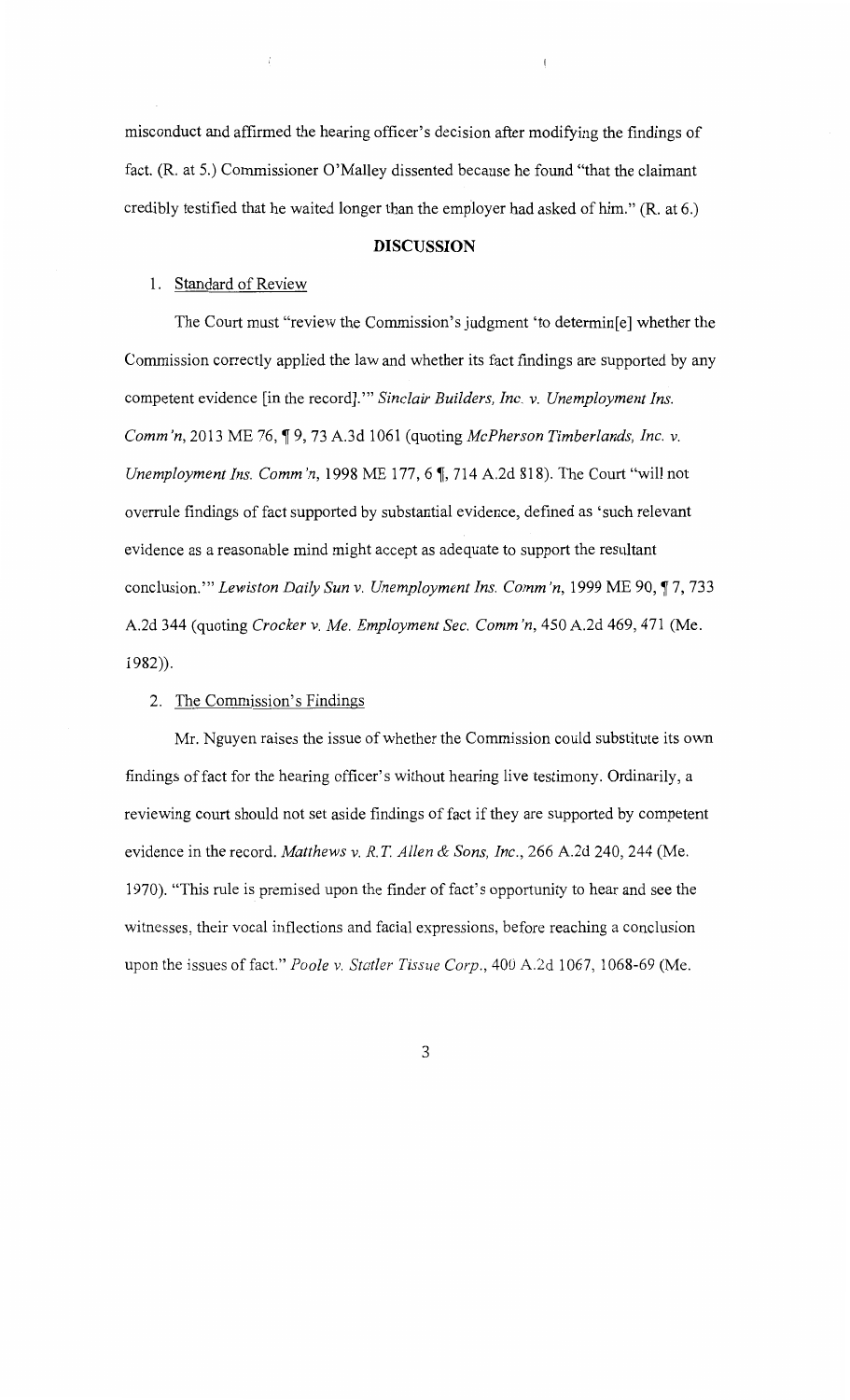1979) (citing *Matthews,* 266 A.3d at 244). In *Matthews,* the Law Court found "the reason for the clearly erroneous rule disappears when the Commissioner, too, makes his decision from the printed record. The appellate court is then in an equally good position to find the facts and must do so uninfluenced by the findings of the Commissioner." *Id.* at 244.

 $\left($ 

 $\vec{l}$ 

Since *Matthews,* the Law Court has retreated from this broad exception. *See Dunton v, E. Fine Paper Co.,* 423 A.2d 512, 517 (Me. 1980) ("[W]e do not consider the reasoning in Matthews and Poole sufficiently cogent to command our allegiance.") In *Dunton*, the Law Court explained that, even where credibility is an issue, a reviewing court should not disturb the Commission's findings on a written record:

[E]ven if we should conclude that we are as capable as the commissioner to find facts from a written record, we should not do so. Rather, an appreciation of the proper role of an appellate court suggests that we defer to the commission's findings. That the issue of credibility is cited as a factor does not mean that the evaluation of credibility is the only justification for finality of fact finding. Suggestions to the contrary in appellate opinions sometimes disguise a holding that there was no competent evidence or that the record discloses an application of an erroneous legal precept. Judicial economy dictates that we leave to the tribunal below the fact-finding role placed there by the legislature.

*Id.* at 515 (internal citations omitted). Although the commissioners must consider the evidence in making their decision, "due process does not require that they hear or read all the testimony, and they may be properly aided by reports of subordinates." *New England Tel.* & *Tel.* Co. *v. Pub. Uti!. Comm 'n,* 448 A.2d 272, 279 (Me. 1982).

The Commission modified the hearing officer's finding that Mr. Nguyen left work after 6:00pm. This was a reasonable modification based on the written record because there was no support for the hearing officer's finding, given that Mr. Nguyen himself acknowledged that he left shortly after 5:OOpm. With this correction, the Commission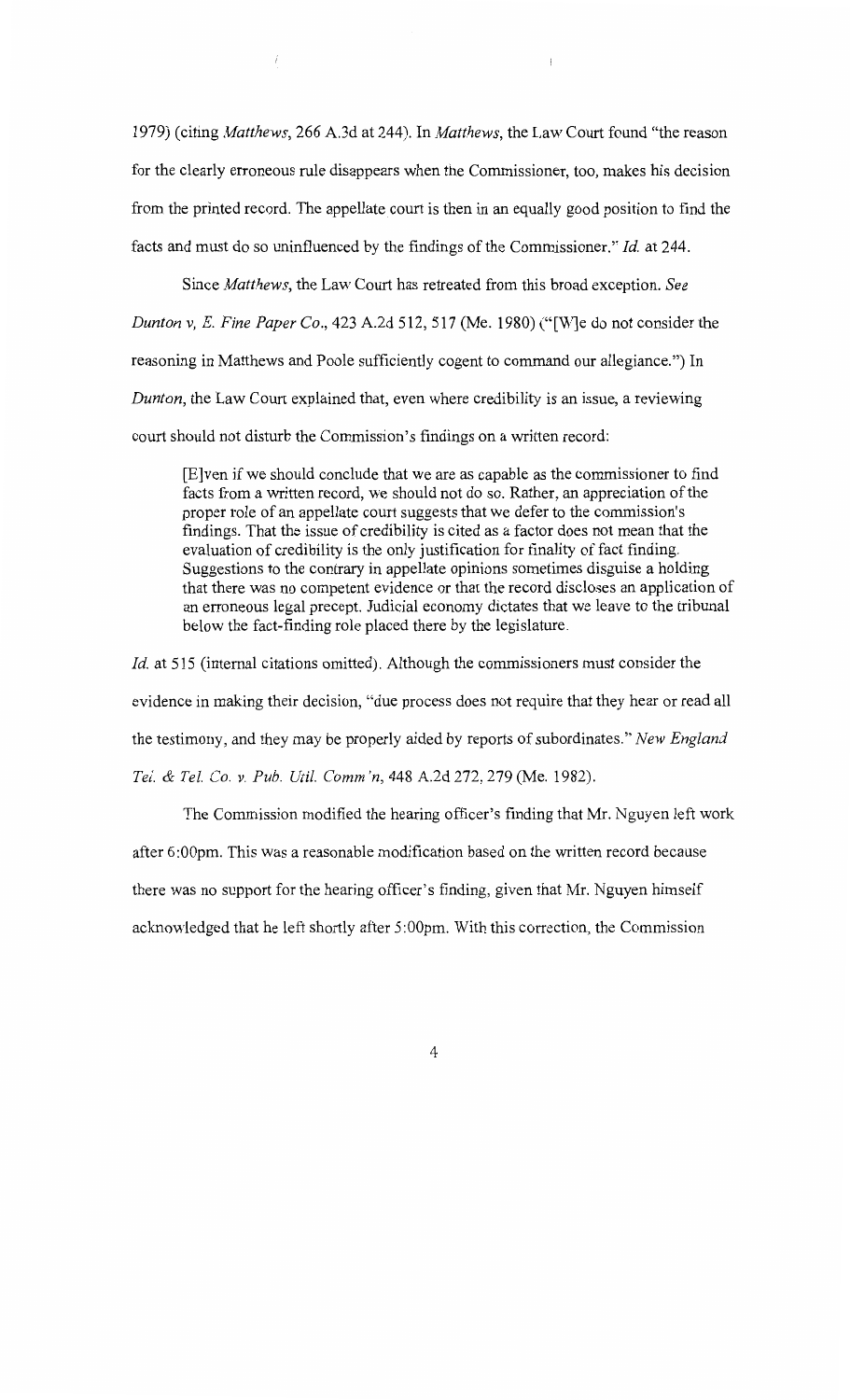affirmed the other findings and judgment of the hearing officer. Accordingly, the Court will not disturb the Commission's findings of fact on the written record.

#### 3. Misconduct

 $\{$ 

Under 26 M.R.S.A. § 1193(2), an individual discharged for misconduct related to employment is ineligible for unemployment benefits. Misconduct is defined as "a culpable breach of the employee's duties or obligations to the employer or a pattern of irresponsible behavior, which in either case manifests a disregard for a material interest of the employer." 26 M.R.S.A. § 1043(23). Certain acts are "presumed to manifest a disregard for a material interest of the employer," including:

(3) Unreasonable violation of rules that should be inferred to exist from common knowledge or from the nature of the employment;

(9) Insubordination or refusal without good cause to follow reasonable and proper instructions from the employer.

26 M.R.S.A. § 1043(23)(A). Finding misconduct "requires a two-prong analysis: (1) the employer must have a reasonable standard for discharge and (2) the employee must have acted unreasonably in failing to meet that standard." *Forbes-Lilley v. Me. Unemployment Ins. Comm 'n,* 643 A.2d 377, 379 (Me. 1994). The misconduct cannot be based only on "[a]n isolated error in judgment or a failure to perform satisfactorily when the employee has made a good faith effort to perform the duties assigned." 26 M.R.S.A.  $\S$  23(B)(1).

Based on the Commission's factual findings, Mr. Nguyen's actions fall under the presumption for misconduct for "refusal without good cause to follow reasonable and proper instructions from the employer." 26 M.R.S.A. § 1043(23)(A)(9). Both the hearing officer and the Commission found that Mrs. Douty instructed Mr. Nguyen to wait until approximately 6:00pm for the truck to arrive. This is a reasonable request that Mr.